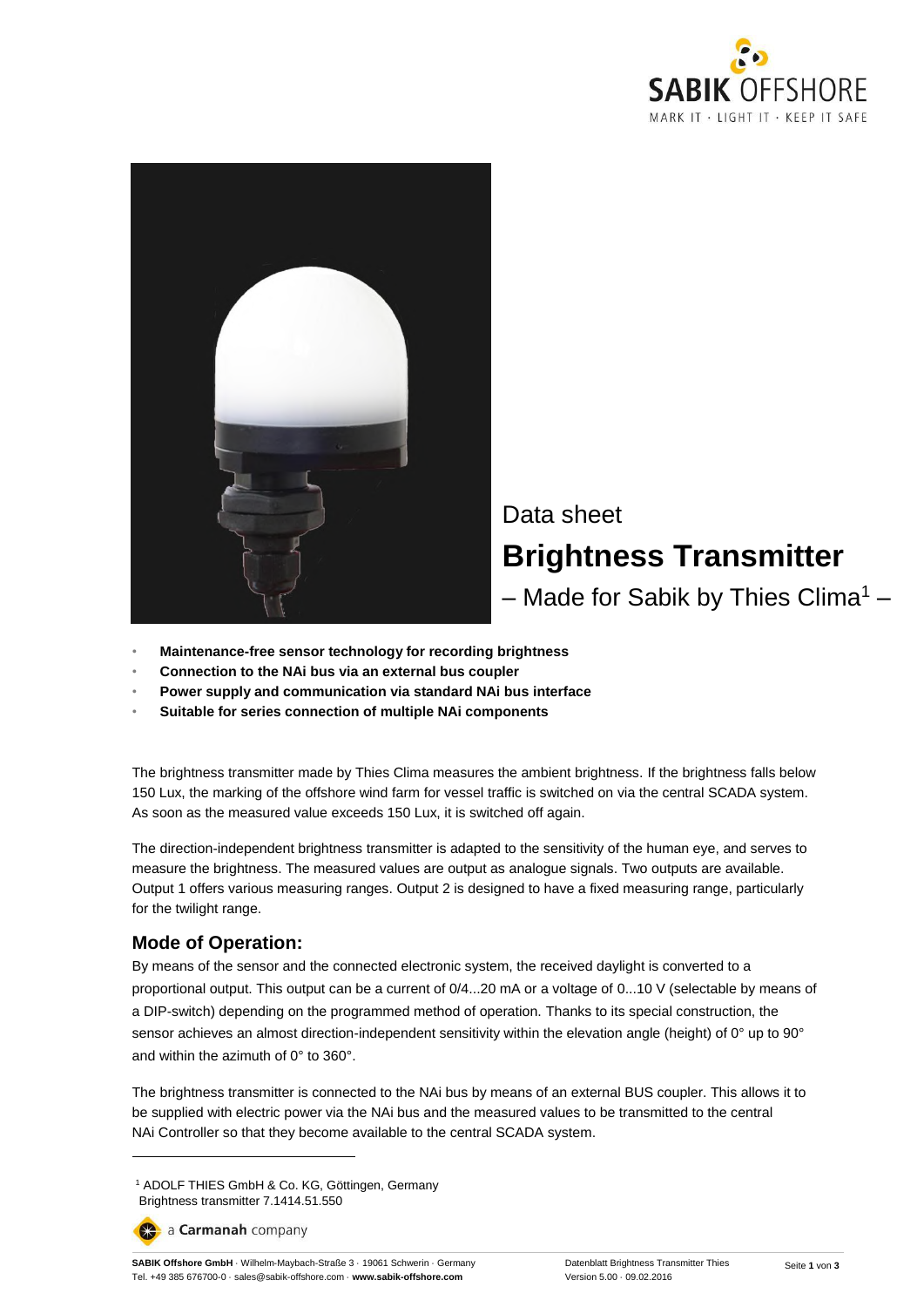

# **Technical Data**

### **Dimensions, weight**



| Dimensions (diameter x height) | $70 \text{ mm} \times 120.5 \text{ mm}$ |
|--------------------------------|-----------------------------------------|
| Weight (without cable)         | 150q                                    |

### **Measuring range**

| Measuring ranges, output 1*            | 0750 Lux                                                                                                                       |
|----------------------------------------|--------------------------------------------------------------------------------------------------------------------------------|
|                                        | 0500 Lux                                                                                                                       |
|                                        | 0250 Lux                                                                                                                       |
|                                        | 050 Lux                                                                                                                        |
| <b>Measuring ranges, output 2</b>      | $05$ Lux                                                                                                                       |
| $\sim$<br>$\cdots$<br>.<br>. .<br>$-1$ | the contract of the contract of the contract of the contract of the contract of the contract of the contract of<br>___<br>$-1$ |

\*The measuring range is programmed by means of DIP switches. The settings are described in the operating instructions of the manufacturer Thies Clima.

# **Optical specifications**

| <b>Spectral range</b>              | 350820 nm      |
|------------------------------------|----------------|
| <b>Measuring angle (elevation)</b> | $090^{\circ}$  |
| Measuring angle (azimuth)          | $0360^{\circ}$ |

# **Electrical specifications**

| <b>Operating voltage</b> | 1536 V DC  |
|--------------------------|------------|
| <b>Power consumption</b> | $\leq 3$ W |
| <b>MTBF</b>              | 150,000 h  |